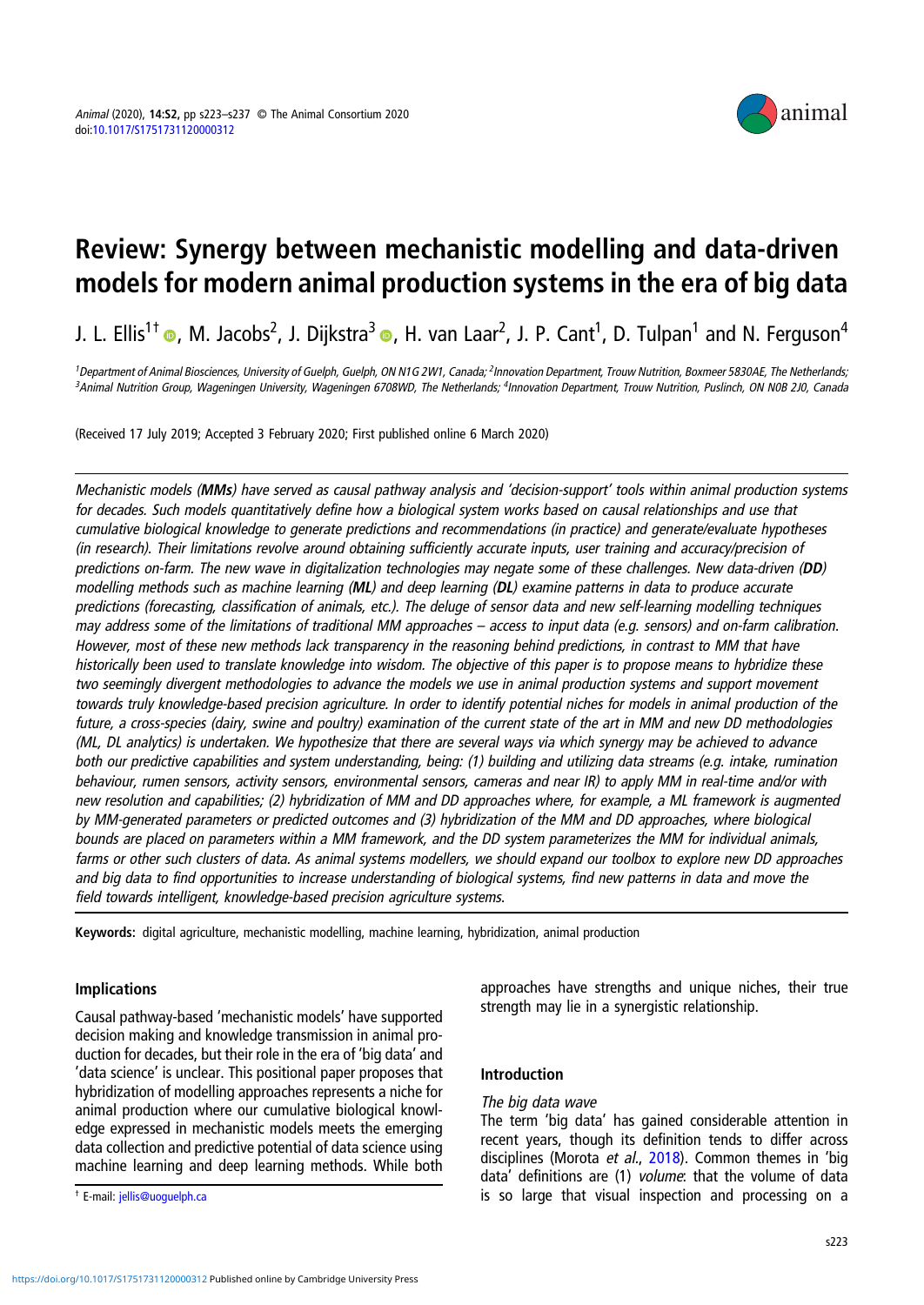<span id="page-1-0"></span>conventional computer is limited; (2) data types: may include digital images, on-line and off-line video recordings, environment sensor output, animal biosensor output, sound recordings, other unmanned real-time monitoring systems as well as omics data (e.g. genomics, transcriptomics, proteomics, metabolomics and metagenomics) and (3) *data velocity*: the speed with which data are produced and analysed, typically in real-time. In order to gain insight from these large volumes of readily available data, it has become increasingly popular to apply data mining and machine learning (ML) methodologies to cluster data, make predictions or forecast in real-time. Thus, the topics 'big data' and ML, though not explicitly tied together, often work hand-in-hand.

The emergence of big data and its associated analytics is visible in scientific referencing platforms such as Scopus, where yearly 'big data' references rose from 680 in 2012 to 16 562 in 2018. When combined with the keywords 'cattle', 'pigs' or 'poultry', the first reference to 'big data' appears in 2011, but there are only 172 total references from 2011 to 2018 inclusive, indicating a much slower development rate within animal production systems. Liakos et al. ([2018\)](#page-13-0) highlighted that 61% of published agriculture sector papers using ML approaches were from the cropping sector, 19% in livestock production and 10% in each of soil and water science, respectively. There may be several reasons for the slower adoption rate in animal production systems, including the current degree of digitalization, the utility offered, low/unclear value

proposition, return-on-investment (ROI) and the challenge of maintaining sensitive technology in corrosive, dusty and dirty environments.

## The use of models in animal agriculture

Models of all types (Figure 1) have a strong history of application in animal production, where their objectives have typically revolved around optimally feeding and growing livestock. For an excellent review of the historical evolution of model development and use, for example, in ruminant nutrition, see Tedeschi [\(2019](#page-14-0)). Such a development path has largely been paralleled in swine and poultry (Dumas et al., [2008](#page-13-0); Sakomura et al., [2015](#page-14-0)). These predominantly nutritional models have evolved to mathematically express our cumulative biological knowledge on how a system works, developed in order to understand and manipulate nutrient dynamics in the animal. Numerous modelling groups across species, globally, have further developed detailed mechanistic models (MMs) to solve problems both within the scientific community as well as in practice. In the field, they serve as 'decision support systems' or 'opportunity analysis' platforms. Here, we might define 'opportunity analysis' as the ability to examine a variety of scenarios for their potential outcomes, with the goal of improving performance, reducing cost and minimizing environmental impact (e.g. Ferguson, [2015](#page-13-0)). These nutrition models have been modified, over generations, to account for specific concerns of their eras (e.g. environmental impact) via revisions, expansions and sub-model development, illustrating the sound structural



Figure 1 (colour online) Types of models and their classification. ML = machine learning, ANN = artificial neural network, SVM = support vector machine, HMM = hidden Markov model, PCA = principle component analysis, ICA = independent component analysis, ISOMAP = non-linear dimensionality reduction method, GLM = general linear model.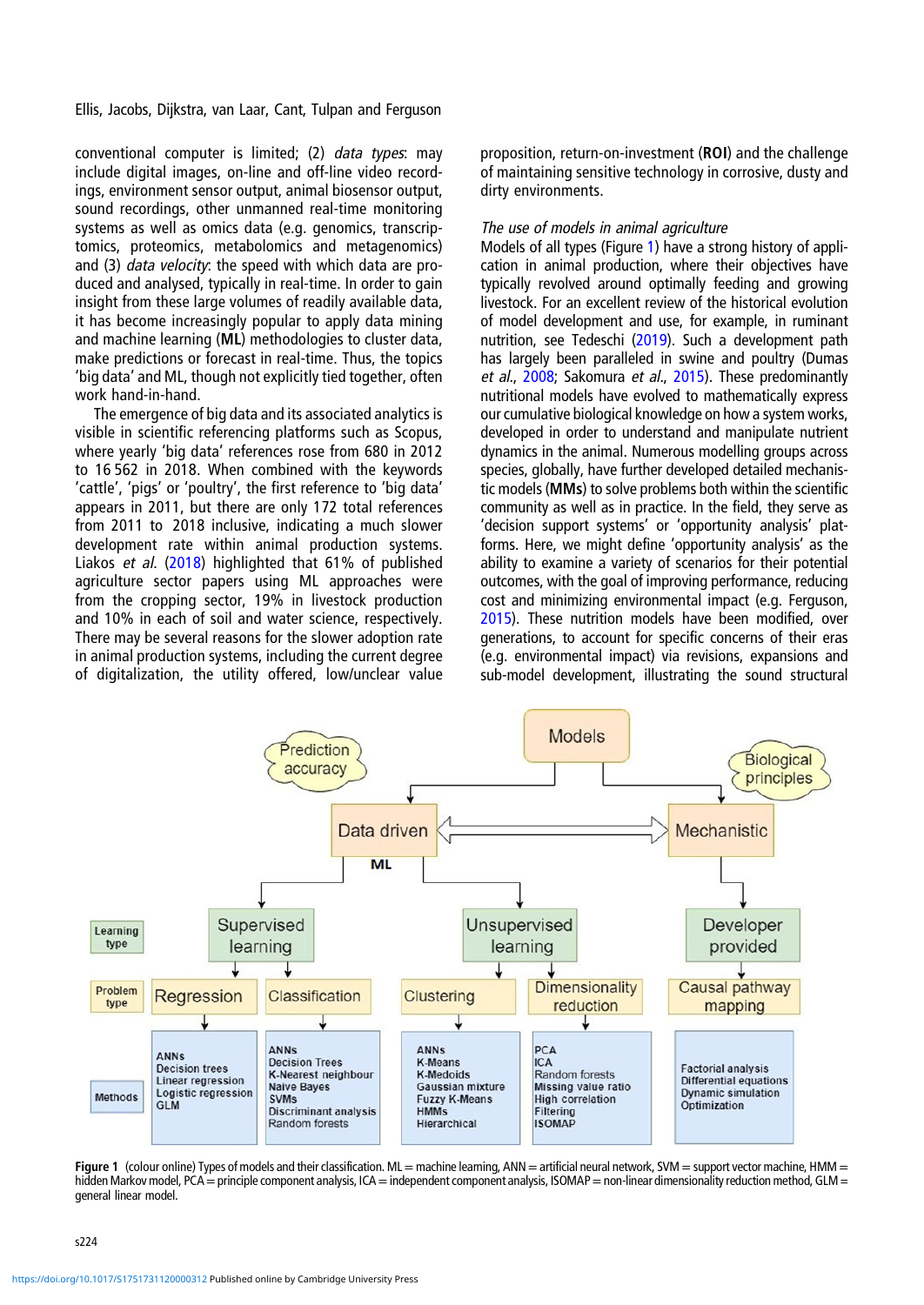nature of MMs – being based on biological principles allows addition of content, as opposed to requiring complete redevelopment for a new innovation.

# The role of mechanistic models in the big data era

Given the push towards fully automated ML systems to interpret the new wave of big data available on-farm and the strong predictive abilities of data-driven (DD) models, the role of MMs is occasionally questioned, as ML-based systems can also be programmed to predict outcomes similar to MMs (e.g. milk yield, feed conversion ratio, etc.). While there are places of overlap, it may be that a distinctive niche remains for both MM and ML modelling approaches, as well as opportunities for both academia and industry to profit from a hybridization or integration of the two approaches. However, this prospect means that the future animal science modeller will require a revised toolbox to cope with advances in technology, statistics and the business of animal production itself.

The objective of this paper is to examine the niche for both conventional MM and new DD modelling approaches as we move into an era of big data and to postulate on opportunities for the two approaches to cooperate and propel the field of animal science forward. This paper will first examine the attributes and niches currently occupied by MM and new DD methods, and then postulate on possible approach integration strategies, which may aid in the goal of producing animal products more efficiently – both economically and environmentally.

# Mechanistic modelling methodology

Mechanistic models seek to describe causation (though they always contain empirical components). A MM may be defined as an equation or series of equations, which predict(s) some aspect of animal performance based on its underlying principles (France, [1988](#page-13-0)). If the animal is considered level '*i*', then the organ may be considered level ' $i - 1'$ , the tissue level ' $i - 2'$ , the cell level ' $i - 3'$  and the flock or herd may be considered level ' $i + 1'$ . Therefore, a MM may seek to describe level *i* observations with level  $i - 1$  hierarchical representation. The general assumption with MM development is that behaviour of the system can be predicted from the sum of its modelled parts, and that we know the system's causal pathways. In some instances, we may postulate on the causal pathway via development of a MM and use the modelling/experiment exercise to decide whether we consider this pathway 'known' or not.

France [\(1988](#page-13-0)) described three important attributes of such a 'hierarchical' MM system:

- 1. Each level has its own language, concepts or principles. For example, the terms 'forage DM' and 'pasture management' have little meaning at the cell or organelle level;
- 2. Each level is an integration of items from lower levels. Discoveries or descriptions at a lower level can be used at the higher level in

an explanatory way to aid understanding (mechanism and mode-of-action) and

3. Successful operation at the higher level requires the lower level to function properly but not necessarily vice versa. The example France [\(1988\)](#page-13-0) provides is that of a cup – if it is smashed it will no longer function as a cup, but the molecular properties are hardly altered.

In development, the MM approach requires conceptualization of a hypothesis centred on how a system works, and thus how variables are interconnected. A MM is developed by looking at the structure of the system under investigation, distinguishing its key components and quantitatively analysing the behaviour of the whole system in terms of its individual components and their interactions with one another. The general approach taken in the development of a MM could be summarized as follows:

- 1. Problem identification, hypothesis generation and definition of model bounds. For example, a digestion kinetic model may choose to focus on macronutrient digestibility and ignore vitamins and minerals or what the animal does with the macronutrients post-absorption;
- 2. Model conceptualization. Graphical representations such as boxes and arrows are used to depict known or hypothesized causal pathways;
- 3. Data collection (extant or new) to develop the model, generally piecewise, addressing small biological components of the model (e.g. passage rate prediction within a digestion kinetic model);
- 4. Model equations and assumptions: Deciding on the type of equation to represent fluxes, assigning equations to the arrows, parameters to equations (science execution);
- 5. Model evaluation (statistical, graphical, sensitivity, behaviour and scenario) performed by modeller;
- 6. Repeat steps 1 to 5 for subsequent phases of model development.

Difficulty is often encountered discriminating between essential and nonessential components of a MM, in determining the appropriate equation structure assigned to a relationship and when deciding on the required level of model complexity – thus the need for clearly defined boundaries and objectives from the outset. Often the model will inform the developer when additional complexity or reconsideration of structure is required – that is, when it fails to predict an outcome. In this way, there is often a strong back-and-forth between model development and data-based experimental work – whereby data-based experimental work is used to parameterize a MM, and the MM may indicate in return where knowledge or data are missing from the body of literature in that area.

Such MMs are often coded using programming languages such as Fortran,  $C/C+ / C#$ , Python, R and Delphi. It is common that MMs are also dynamic (though it is not a requirement), meaning that they simulate over time. This is often accomplished through a series of integrated differential equations (e.g. Dijkstra et al., [1992](#page-13-0)) but can also be accomplished by a series of 'do' loops (e.g. hourly and daily) within a code (e.g. Emmans, [1981\)](#page-13-0).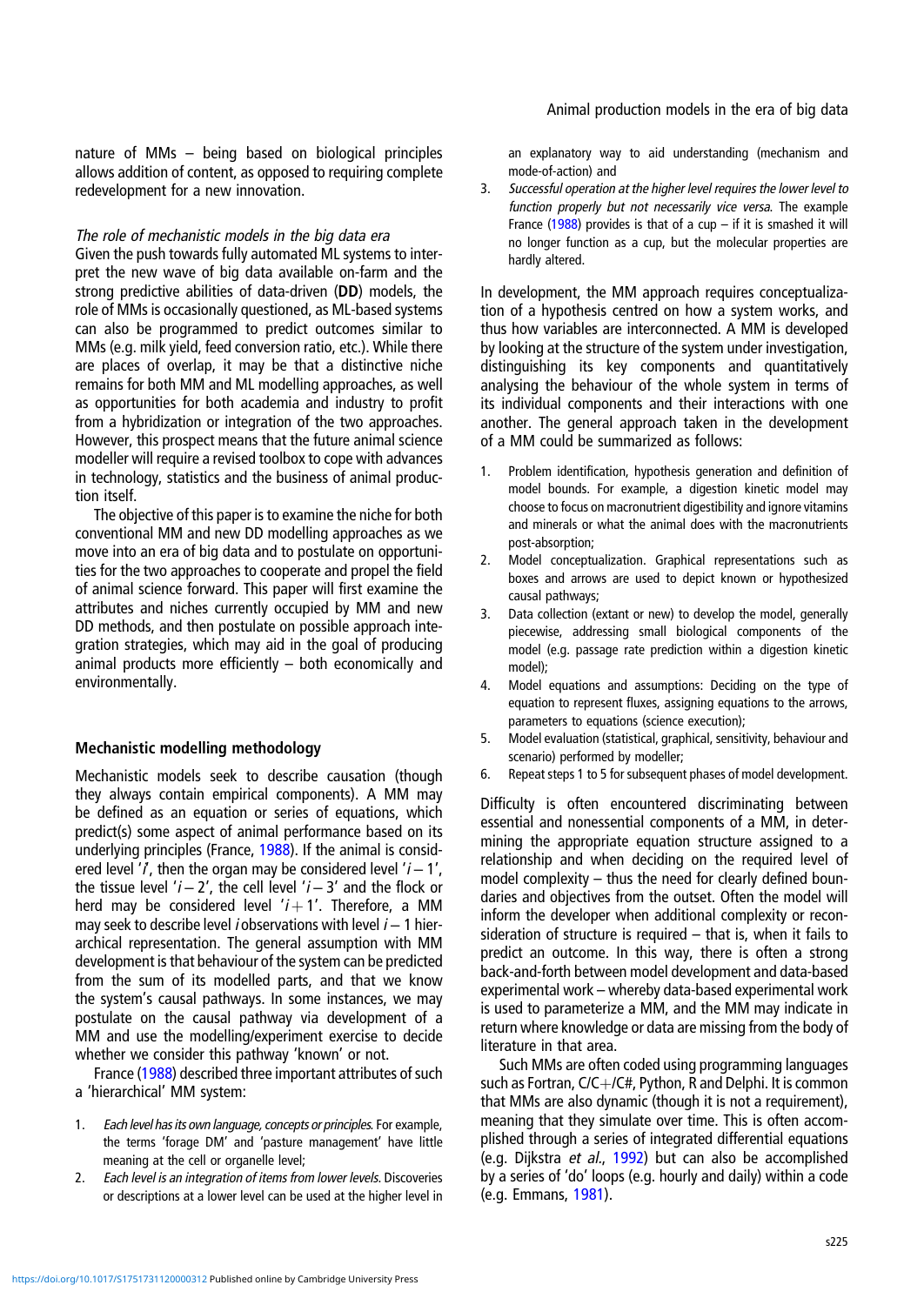Model evaluation is conducted separately from model development, manually by the developer, and generally includes an assessment of model performance (precision and accuracy), model behaviour and sensitivity analysis, as well as the evaluation of a model's ability to predict the correct response to 'scenario' data. This evaluation is accomplished via the application of a range of evaluation metrics including root mean square prediction error, concordance correlation coefficient, residual plot analysis as well as a host of other performance metrics and visualization strategies (e.g. Tedeschi, [2006](#page-14-0)). The goal is to determine how well the model performs across a range of existing data and, if applicable, to identify weak points, which require reassessment or modification. The model evaluation process may be manual, performed by the developer (e.g. using the error metrics indicated above), or if the exercise is to fit a MM to existing data, the model may be parameterized via fitting algorithms such as Levenberg–Marquardt, steepestdescent/gradient descent, Newton method, etc. to minimize a residual error metric.

## Niche for mechanistic models

## Opportunity analysis

Mechanistic models aim to represent causality in complex systems. Historically, the most prominent niche occupied by MMs in animal production has been that of solving problems where the intricacies in animal data are too great to solve the problem experimentally. This is where representation of the underlying biology of a system with a MM can assist in determining the impact of a given change (e.g. when concurrent influencers cancel each other out). Mechanistic models have been used to solve problems such as: (1) identification of performance limiting factors; (2) determination of the optimal nutrient contents of a feed; (3) evaluation of management factors to optimize performance (Ferguson, [2015](#page-13-0)); (4) examine strategies such as those to reduce nutrient excretion into the environment (Pomar and Remus, [2019](#page-14-0)) or (5) forecasting outcomes in scenarios not yet seen in practice (Ferguson, [2015](#page-13-0)). Such MMs are developed to synthesize our biological knowledge into platforms (models) from which 'wisdom' and decision-making support can be gained. Within the context of this discussion, the data-information-knowledge-wisdom pyramid of Ackoff [\(1989](#page-13-0)) (as illustrated recently in Tedeschi, [2019](#page-14-0)) is referenced to define knowledge and wisdom. Within this framework, data + context = information, information + meaning = knowledge, and knowledge  $+$  insight  $=$  wisdom (discussed further below).

## Performance optimization

In practice, MMs are often linked to an optimizer – a coding algorithm where, given a desired objective (e.g. minimize cost, maximize growth/milk production, efficiency or ROI), it will determine the optimal solution (e.g. diet formulation) (Ferguson, [2014\)](#page-13-0) to achieve that outcome. Mechanistic models linked to an optimizer may therefore also consider how genetics, environment or management considerations incorporated into the MM play into determining the optimal feeding program, which takes their capabilities well beyond the scope of traditional feed formulation software (e.g. least cost formulation). Optimization programs essentially automate the decision-making process – coincidentally, already a 'hybridization' of the MM and DD approach, via the iterative fitting algorithms used in optimization (similar to the way a DD model may find a solution).

## Understanding biological systems

Intellectually and academically, MMs provide animal scientists the opportunity to explore how a biological system works, extract meaningful information from data (e.g. meta-bolic fluxes from isotope enrichments (France et al., [1999](#page-13-0)) and thus increase our understanding of complex systems and advance the whole field of animal science. They are often used to summarize experimental data to derive meaningful parameters used in other applications, for example, fractional rates of rumen degradation (France et al., [2000](#page-13-0)) or specific rates of mammary cell proliferation (Dijkstra et al., [1997](#page-13-0)). In research, MMs are not immune to failure. In fact, they are excellent tools for identifying areas where scientific knowledge is lacking, or where a hypothesis on the regulation of a system may be wrong. Failure of a MM to simulate reality indicates an area where the system has not been appropriately described, and this could be due to a false assumption, a lack of appropriate data or because the level of aggregation at which the model runs is not appropriate for the research question. When models interact iteratively with animal experimentation, MMs assist movement of the whole field forward by increasing our biological knowledge.

## Approach limitations: mechanistic models

Current limitations of the conventional MM approach revolve around their manual nature, extensive input requirements and developer/end-user training requirements. From the end-user perspective, these challenges may mean that MMs may not be user-friendly or approachable enough to guarantee use and acceptance. Some have suggested that such problems are rooted in communication and training as opposed to user-friendliness (Cartwright et al., [2016\)](#page-13-0), and protocols to improve the user experience, such as customer journey mapping, are recommended (Vasilieva, [2018\)](#page-14-0).

Tedeschi ([2019](#page-14-0)) reflected that innovation in MM for ruminant nutrition had gone stagnant since 2010 and proposed several reasons why, including (1) the field had reached a certain level of maturity or that (2) students are not being properly introduced to the required 'systems thinking' approach. We further suggest that the 'lag' observed by Tedeschi [\(2019](#page-14-0)) could have an additional origin related to reaching a level of success with nutritional models beyond which we need to integrate with other disciplines – genetics, epigenetics, health, animal management, environment,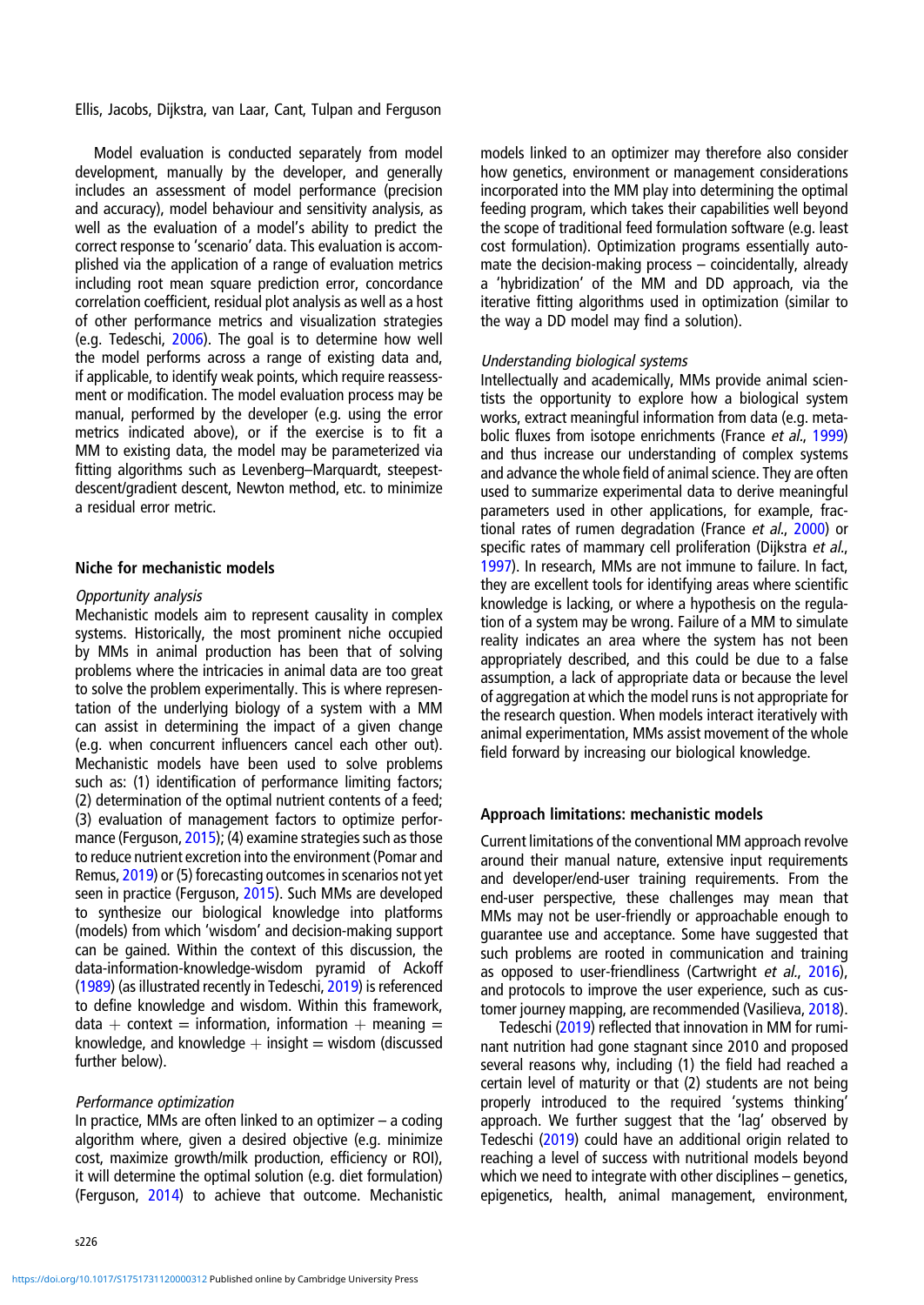whole farm modelling and life cycle assessment – before further knowledge (and then wisdom) can be extracted from the generated models.

# Data-driven methodologies

In contrast to MMs, DD models structurally rely on correlations within a data set to determine the best combination of input variables that predict the desired outcomes, based on goodness-of-fit as opposed to mode-of-action or mechanism. Hence, their structure is 'driven by the data'. Perhaps the most widely known and applied DD method in animal nutrition is linear and non-linear regression, including meta-analysis. In the world of data science, such a model represents a 'supervised' ML method (Figures [1](#page-1-0) and 2, defined below). As modern regression methods are already commonly applied in animal science, they will not be further discussed in this paper, except with respect to discussing where they fall in model classification schemes. Rather, the objective here is to examine 'new' frontiers in DD modelling, which might alter or interact with MMs as the field moves forward. In many cases, advanced regression models might interact with new DD modelling methods in the same way. At their core, DD regression models may contain some mechanistic elements, depending on the driving variables and selected structure (Sauvant and Nozière, [2016](#page-14-0); Tjørve and Tjørve, [2017\)](#page-14-0). Also, although we often discuss DD v. MMs in black-or-white terms (France, [1988\)](#page-13-0), the lines between mechanistic and DD models are blurry in practice.

A broader categorization of DD models (beyond traditional regression) that fits with the scope of big data and data science broached in this paper is presented in Figures [1](#page-1-0) and 2. Data-driven models may be grouped based on the type of learning used therein (supervised and unsupervised), the nature of the data (continuous and discrete) and the category of problems they solve (classification, regression, clustering and dimensionality reduction). Conventional regression modelling (including linear regression, stepwise regression, multivariate regression, etc.), Bayesian models, classification models and most artificial neural network (ANN) models constitute supervised learning models, where the aim is to predict an output variable according to a 'new' set of



input variables (not previously encountered in training). In supervised learning, as it pertains to 'big data', ML systems are presented with inputs and corresponding outputs, and the objective is to construct a general rule, or model, which maps the inputs to outputs. Here, ML may be defined as the ability for a machine to automatically detect patterns in data without being strictly programmed to do so (although its learning algorithm is based on a pre-specified function). By 'learning', we refer to the ability for the model to improve predictive performance through an iterative process over time on a defined 'training data set'. Such supervised DD models are developed via application of statistical fitting procedures to minimize error between predictions and observations (reviewed below). Compared to the MM approach where evaluation of model performance might be manual, ML systems automate this step and iterate towards the best model. The performance of the ML model in a specific task is defined by a performance metric such as minimizing the residual error or mean square error, the same tools applied within MM evaluations. This is called the 'loss' function, in data science. The goal is that the ML model will be able to predict, classify or reduce the dimensionality of new data using the experience obtained during the training process.

Conversely, in unsupervised learning, there is no distinction between inputs and outputs, and the goal of the learning is to discover groupings in the data. 'Clustering' is a type of unsupervised learning problem aimed to find natural groupings, or clusters, within data. Examples of clustering techniques include k-means (Lloyd, [1982](#page-13-0)), hierarchical clustering (Johnson, [1967\)](#page-13-0) and the expectation maximization (Dempster et al., [1977\)](#page-13-0). Dimensionality reduction, another unsupervised learning method, is the process of reducing the number of variables under consideration by reducing their number to a set of principal variables (components). Principle component analysis (PCA) is a common example of a widely applied dimensionality reduction technique.

Across DD approaches, the steps in development are similar to those of MM model development, with the major exception of hypotheses generation and model conceptualization, and might be considered to be:

- 1. Objective identification (what is to be predicted),
- 2. Database collection and management (e.g. sensor data, big data and small data),
- 3. Model encoding (inputs, modelling assumptions, rules, statistical method, etc.),
- 4. Model training and evaluation (statistical) often performed iteratively by the system itself, as opposed to manually, as discussed in the previous MM section.

Such DD models are coded in programming languages similar to those used to develop MMs such as FORTRAN,  $C/C+/C#$ , Python, R and Delphi.

A significant difference between the MM and DD methodology lies in their interpretability. The MM is a fully 'white box' approach – the reasoning behind predictions is fully Figure 2 (colour online) Data-driven model classifications. visible and the logic can be followed. However, most DD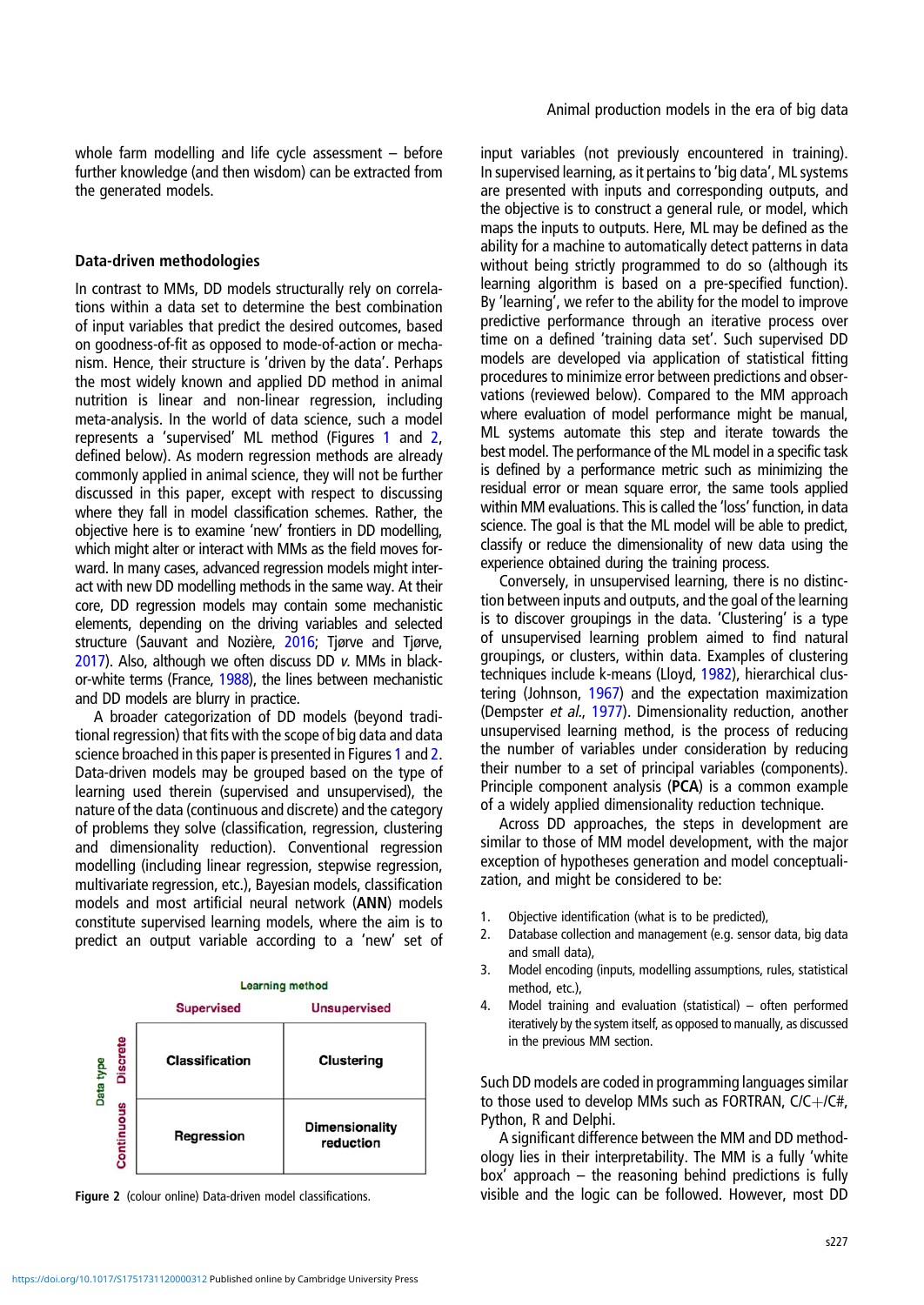

Figure 3 (colour online) Two distinct clusters of nine Canadian cities using the driving distance metric.



Figure 4 (colour online) Dendrogram representing the clustering of nine Canadian cities based on the driving distances among them.

methodologies are 'black box', meaning a prediction is produced, which may in fact be a very good prediction, but a causal explanation or rationale for the prediction is absent.

To delve further, this paper will describe in more detail clustering, ANNs and dimensionality reduction, as they are methods commonly applied to interpret big data.

#### Clustering (unsupervised machine learning)

Clustering algorithms, such as k-means and several variants, seek to learn the optimal division of groups of points from properties of the data (Figure 3). The three basic steps of the procedure are (1) initialization –  $k$  initial 'means' (centroids) are generated at random, (2) assignment  $-k$  clusters are created by associating each observation with the nearest centroid and (3) update – the centroid of the clusters becomes the new mean. Steps (2) and (3) are repeated iteratively until convergence is reached, where the result is that the sum of squared errors is minimized between points and their respective centroids. The 'cluster centre' is the arithmetic mean of all the points belonging to the cluster, and each point must be closer to its own cluster centre than to the other cluster centres.

Hierarchical clustering is a type of unsupervised ML algorithm used to cluster unlabelled data points. Similar to k-means clustering, hierarchical clustering group together data points with similar characteristics. Dendrograms are used to follow the division of data into clusters (Figure 4).

In essence, a dendrogram is a summary of the distance matrix between all the items that must be clustered. A dendrogram cannot be used to infer the number of clusters. Rather, that can be established based on a user-defined threshold that is equivalent to drawing a horizontal line through the dendrogram that will separate the items into a finite number of clusters (Figure [5](#page-6-0)).

# Artificial neural networks (mostly supervised machine learning)

The ANN is an example of a supervised ML model. The ANN is designed to computationally mimic the perceived structure and function of neurons in the brain. These models attempt to emulate complex functions such as pattern recognition, cognition, learning and decision making (McCulloch and Pitts, [1943](#page-13-0)). The brain does so via billions of neurons that inter-connect, process and interpret information. The structure of an ANN is therefore like a simplified version of the biological neural network, whereby a number of 'nodes' are arranged in multiple interconnected layers. Each node is able to integrate the provided input via a weighted sum upon which an activation function (typically logistic) is applied. Exceeding the threshold of this activation function provides an output, which emulates the firing of a neuron in the brain.

An ANN must contain at least three components: (1) the input layer, which inputs data into the system; (2) one or more hidden layers, where the learning takes place and (3) an output layer, where the decision or prediction is preformed (Figure [6\)](#page-6-0). Most types of ANNs take several inputs, process them through 'neurons' from a single or multiple hidden layer and return the result using an output layer. This result estimation process is known as'forward propagation'. The ANN then compares the result with an actual output, assesses the level of error and which neuron weight contributed most to the total error and then adjusts the weights and biases to minimize that error. This step is known as 'backwards propagation'. The weight and bias adjustment uses the same algorithms as used for parameterization of MM (e.g. Levenberg–Marquardt, full batch gradient descent, stochastic gradient descent and scaled conjugate gradient algorithm).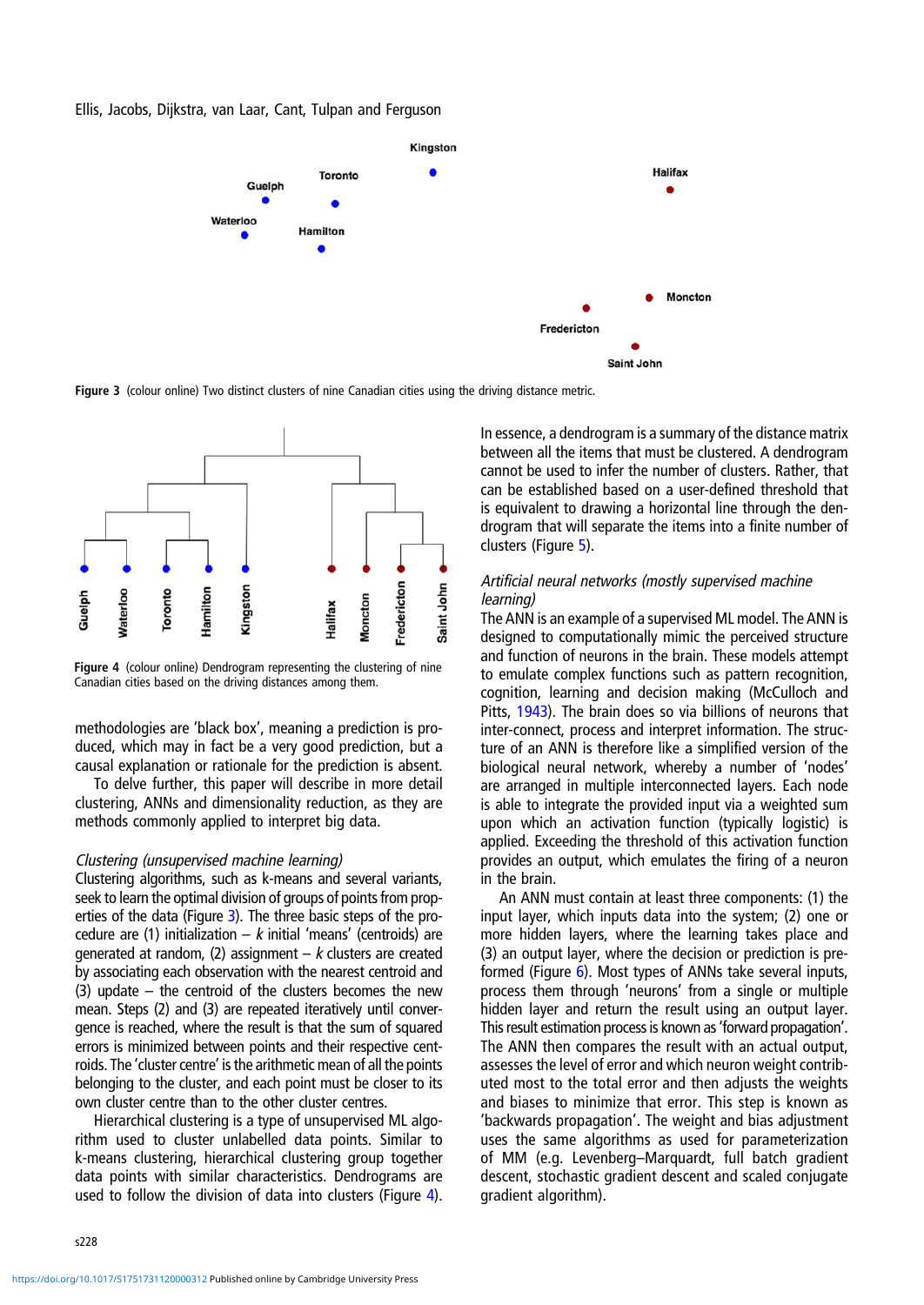<span id="page-6-0"></span>

Figure 5 (colour online) Equivalence between clusters and dendrogram interpretation.



Figure 6 Single layer artificial neural network (ANN) (perceptron), where X1, X2, X3 represent inputs and W1, W2, and W3 represent weights.

One of the most popular types of ANN is the multi-layer perceptron (MLP) (Rosenblatt, [1958;](#page-14-0) Aitkin and Foxall, [2003\)](#page-13-0). A MLP contains multiple 'hidden layer' nodes between the input and the output layers of the ANN (Figure [7\)](#page-7-0). In this type of model, all layers are fully connected – every node in a layer is connected to every node in the previous and following layer (except the input and output layers). Models with multiple hidden processing layers are referred to as deep ANNs or 'deep learning' (DL) models. These models can, like any ANN, be either supervised, partially supervised or unsupervised (e.g. where the 'feature' or node extraction is performed by the model itself).

Dimensionality reduction (unsupervised machine learning) With the advent of advanced computing techniques, highthroughput data collection hardware (sensors) and increasingly faster hardware platforms, large and complex data sets are generated that may include thousands of 'features' or variables. The increase in the dimensionality of the data requires an exponential increase in the number of observations if all possible combinations of feature values are to be included. This is almost impossible to achieve in practice, and the number of data features  $(p)$  is generally significantly larger than the number of observations  $(n)$ . A typical example of the problem appears in genome-wide association studies where the number of variables is in the tens of thousands (e.g. 50 K genotyping arrays), while the number of observations is at least one order of magnitude lower. Two related but distinct approaches are applied when such situations occur in practice: feature selection and feature engineering. Feature selection focuses on the selection of relevant features to be used in modelling the data. The relevance is established using statistical (e.g. select high variance variables) or other data-focused techniques and criteria. Feature engineering focuses on the generation of new features from existing features, by applying various linear (e.g. PCA, linear discriminant analysis and factor analysis) or non-linear (e.g. multi-dimensional scaling, isometric feature mapping and spectral embedding) transformations and operations on them.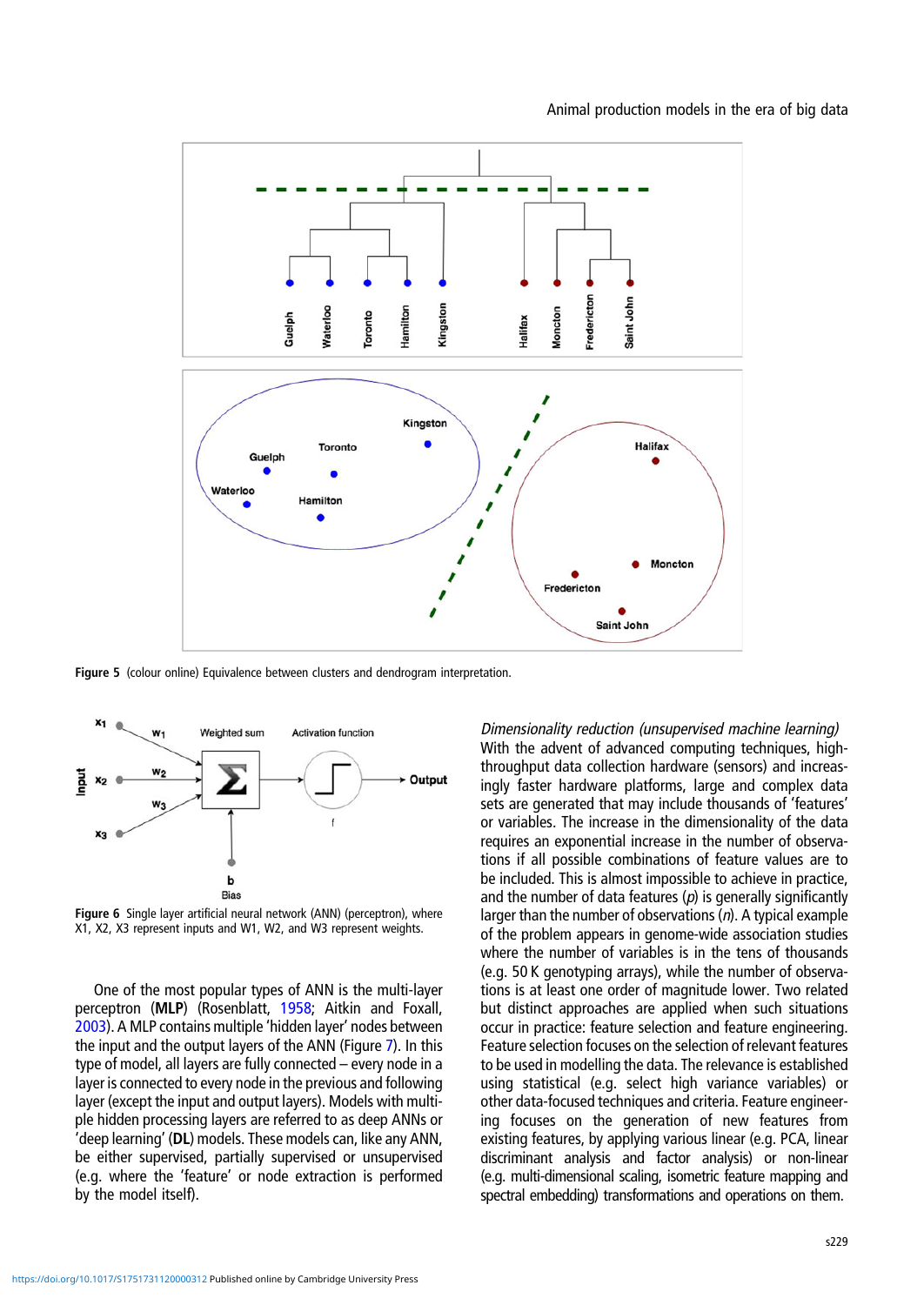<span id="page-7-0"></span>

Figure 7 (colour online) Multi-layer artificial neural network (ANN).

As a common example, in a PCA analysis, a set of observations of 'possibly' correlated variables are orthogonally transformed into a set of linearly uncorrelated variables called 'principal components'. The first principal component accounts for the largest proportion of outcome variance, and each succeeding component in turn has the highest variance possible with the constraint that it is orthogonal to the preceding component. The resulting vectors are each a linear combination of the original variables which are uncorrelated. Similar to an ANN, the objective of these models are to account for as much variation as possible, but interpretation of the 'meaning' of the underlying structure is difficult.

# Niche for data-driven models

Machine learning methods have been shown to help solve multidimensional problems with complex structures in the pharmaceutical industry and medicine, as well as in other fields (LeCun et al., [2015](#page-13-0)). In this respect, they represent a very powerful data synthesis technique. Similarly, Liakos et al. [\(2018](#page-13-0)) found in a review that within the agriculture sector, papers using ML approaches largely focused on disease detection and crop yield prediction. The authors reflected that the high uptake in the cropping sector likely reflects the data intense nature of crop production and the extensive use of imaging (spectral, hyperspectral, near-IR, etc.). Based on a review of the available literature, currently the application 'niche' occupied by ML/big data models in animal production revolve around problems that fall into the following categories:

- (i) Classification (supervised) or clustering (unsupervised) problems, where the model will group data based on common characteristics (features),
- (ii) Prediction problems, where the models 'learn' a function (not necessarily mathematical) that best describes (fits) the data or
- (iii) Dimensionality reduction problems, where the model will select a subset of features that best represent the data.

However, the categories mentioned above are really 'methodologies' rather than niches and might be further generalized within the animal production setting therefore as 'pattern recognition' (encompassing classification and clustering) and 'predictive ability'.

## Pattern recognition

Broadly, DD methodologies demonstrate strength interpreting various types of novel data streams (e.g. audio, video and image) to cluster, classify or predict based on supervised or unsupervised approaches and mapping of patterns within the data. Within animal production, this has most notably been applied to animal monitoring and disease detection.

For example, a series of sensor types, with ML models behind them to interpret and classify the data, have been developed for use in practice to monitor changes in animal behaviour (which may signify a change in health status, injury or heat) or are used for animal identification. Numerous publications have shown the ability of sensors to classify animal behaviour (grazing, ruminating, resting, walking, etc.), for example, via 3-axis accelerometers and magnetometers (Dutta et al., [2015\)](#page-13-0), optical sensors (Pegorini et al., [2015\)](#page-14-0) or depth video cameras (Matthews et al., [2017](#page-13-0)), along with ML models to classify the collected data. As continuous human observation of livestock to the extent that a subtle change in behaviour could be observed and early intervention applied is often impractical, the niche for automated monitoring systems to track animal movement and behaviour has formed.

As well, several other examples of how big data and ML has been applied to the task of early disease detection can be found in the literature. Several researchers have developed ANN models, which analyse poultry vocalizations in order to detect changes and identify suspected disease status earlier than conventionally possible. For example, Sadeghi et al. [\(2015](#page-14-0)) recorded broiler vocalizations in healthy and Clostridium perfringens infected birds. The authors identified five features (clusters of data) using an ANN model, which showed strong separation between healthy and infected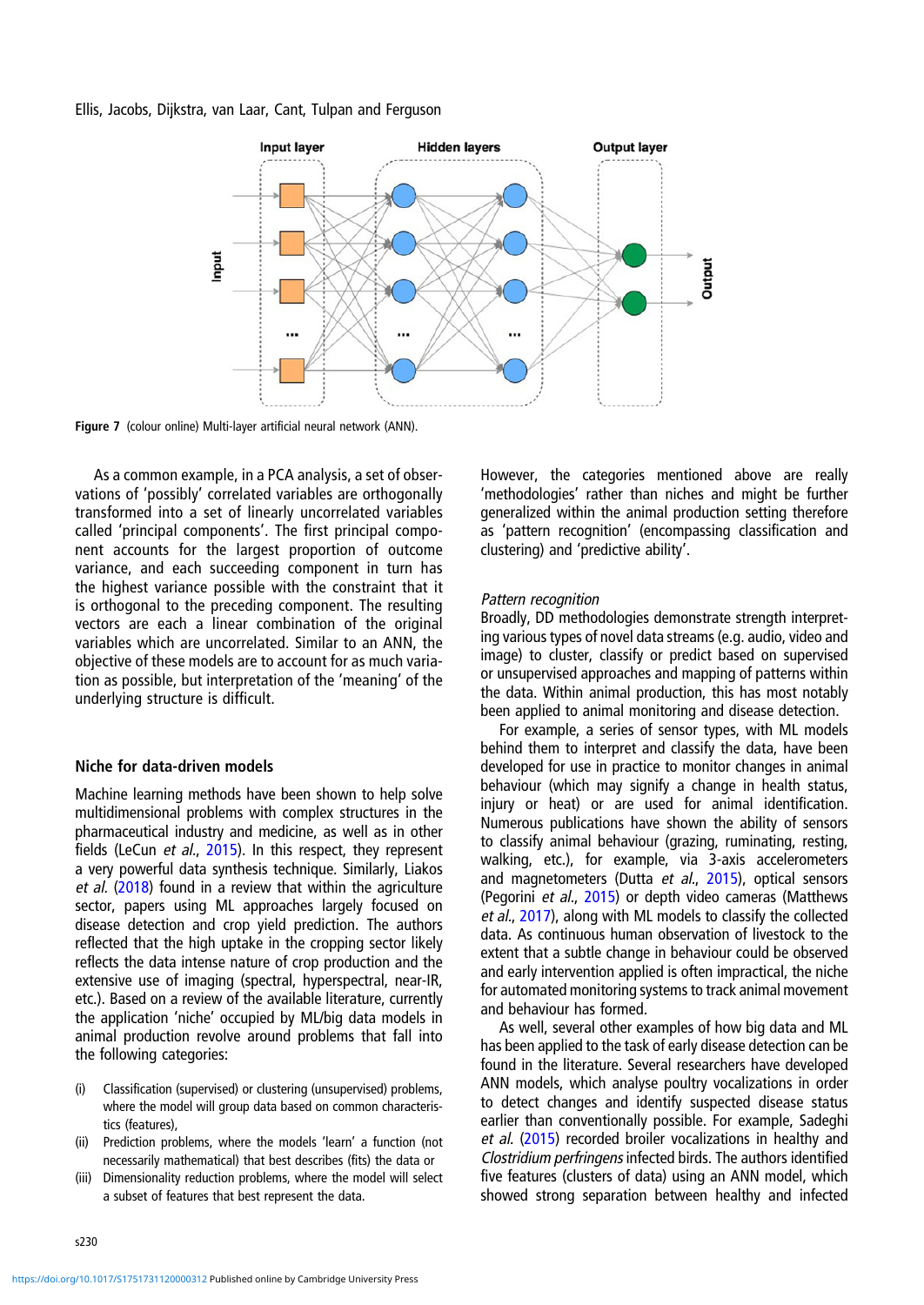birds and were able to differentiate between healthy and infected birds with an accuracy of 66.6% on day 2 and 100% on day 8 after infection. Similar to vocalization, infection may lead to detectable differences in movement patterns (Colles et al., [2016](#page-13-0); optical flow analysis) and the surface temperature of animals (Jaddoa et al., [2019](#page-13-0); IR thermal imaging), leading to earlier diagnosis of disease outbreak.

# Predictive abilities

Data-driven methodologies have also found a niche in forecasting and predicting, for example, numerical outcomes due to their strong fitting abilities and ability to map even minute levels of variation (e.g. within an ANN). As such, within animal production systems they are well situated to forecast performance metrics of economic importance such as BW, egg production or milk yield. Alonso et al. ([2015](#page-13-0)) used a support vector machine classification model to forecast the BW of individual cattle, provided the past evolution of the herd BW is known. This approach outperformed individual regressions created for each animal in particular when there were only a few BW measures available and when accurate predictions more than 100 days away were required. Pomar and Remus ([2019\)](#page-14-0) and Parsons et al. ([2007\)](#page-13-0) as well as White et al. ([2004\)](#page-14-0) proposed the use of a visual image analysis system to monitor BW in growing pigs from which they could determine appropriate feed allocations.

# Approach limitations: machine learning

#### Over-fitting

A significant limitation with ML/big data model training is their tendency to over-train, where the ML model learns the 'noise' within the training data which leads to poor generalization capacity (the ability to make predictions on 'new' data sets) (Basheer and Hajmeer, [2000\)](#page-13-0). To overcome this problem, the 'gold standard' is that the development process should include (1) a training data set, (2) an internal cross-validation data set and (3) a testing (external) data set. Within an ANN, the number of hidden layers is critical for adequate prediction but must be limited to deter the ANN from learning such background 'noise' – however, the number of hidden layers is typically chosen by trial and error by the developer.

## Data volume requirements

As with all models, with DD models one must be cautious of biases introduced via skewed training data (e.g. to favour other characteristics, such as chicken age or background noise, Astill et al., [2018\)](#page-13-0). Data-driven models are datahungry, requiring large data sets for training and evaluation purposes to rule out biases, noise and data imbalance. Ideally, these large data sets would also have a large variability, covering as many foreseeable scenarios as possible (Kamilaris and Prenafeta-Boldu, [2018](#page-13-0)).

# Lack of transparency

Perhaps the most serious criticism of most ML models as they are applied to big data is the lack of transparency in the rationale behind each prediction. Although the means to obtain the prediction are known, via the algorithm used, the features responsible for causing the prediction, even from a mathematical point of view, are not always discernible (Knight, [2017\)](#page-13-0). In this respect, the model represents a 'black box'. To deal with this interpretability problem, several methods have been developed to show how ANNs build up their understanding (see 'explainable AI', e.g. Samek et al. [2017\)](#page-14-0). Examples of these include 'feature visualization' (e.g. see Olah, [2017\)](#page-13-0), 'style transfer' (e.g. Gatys et al., [2016](#page-13-0)) and inserting 'attention mechanisms' into the ANN to track what it focuses on (e.g. Ilse et al., [2018](#page-13-0)). To gain knowledge from the information generated (according to the Ackoff ([1989\)](#page-13-0) pyramid), it is likely that these visualization methods will need to be widely adopted.

## Potential overlap and synergies between approaches

Tedeschi [\(2019](#page-14-0)) proposed that modelling may be entering a second era of growth like the one experienced in the 1950s, the former being caused by the fourth industrial revolution. The slow but apparent move towards a 'smart industry' in which the Internet of Things and robotics track and trace everything that is going on in a farm provides a second 'boost' to the application of mathematical modelling of all types in agriculture.

Table [1](#page-9-0) summarizes the potential niche areas (by topic, according to the niches identified above) and relative (application) strengths of the two approaches. Some of this niche differentiation is based on the data type – for example, within the realm of image, video and sound interpretation, DD/ML models can turn data into information via pattern recognition, whereas MMs cannot. At the other extreme, MMs are much more equipped to simulate what is 'likely' to happen in a situation not previously seen in practice. (A DD model could not do so – predictions are based on what it has been previously trained on.) However, the strength of this niche differentiation is further dependent on the digital maturity of the environment, as not all production systems globally will automate their data, and animal production might remain rather manual in some markets. This distinction creates another niche division between the approaches where both remain and have value.

Although the spectrum of digitalization is continuous, it could also be discussed within a categorical hierarchy of increasing digitalization:

- 1. No digitalization: Simple empirical models may preside, which can address major issues with easily manipulated equations and minimal input data;
- 2. Manual data pipeline: A MM model with a custom developed front-end may be most suitable;
- 3. A small digital pipeline with a limited number (1 or 2) of data streams: May enable automatic input population for application of MM models (e.g. see the 'precision agriculture' section below);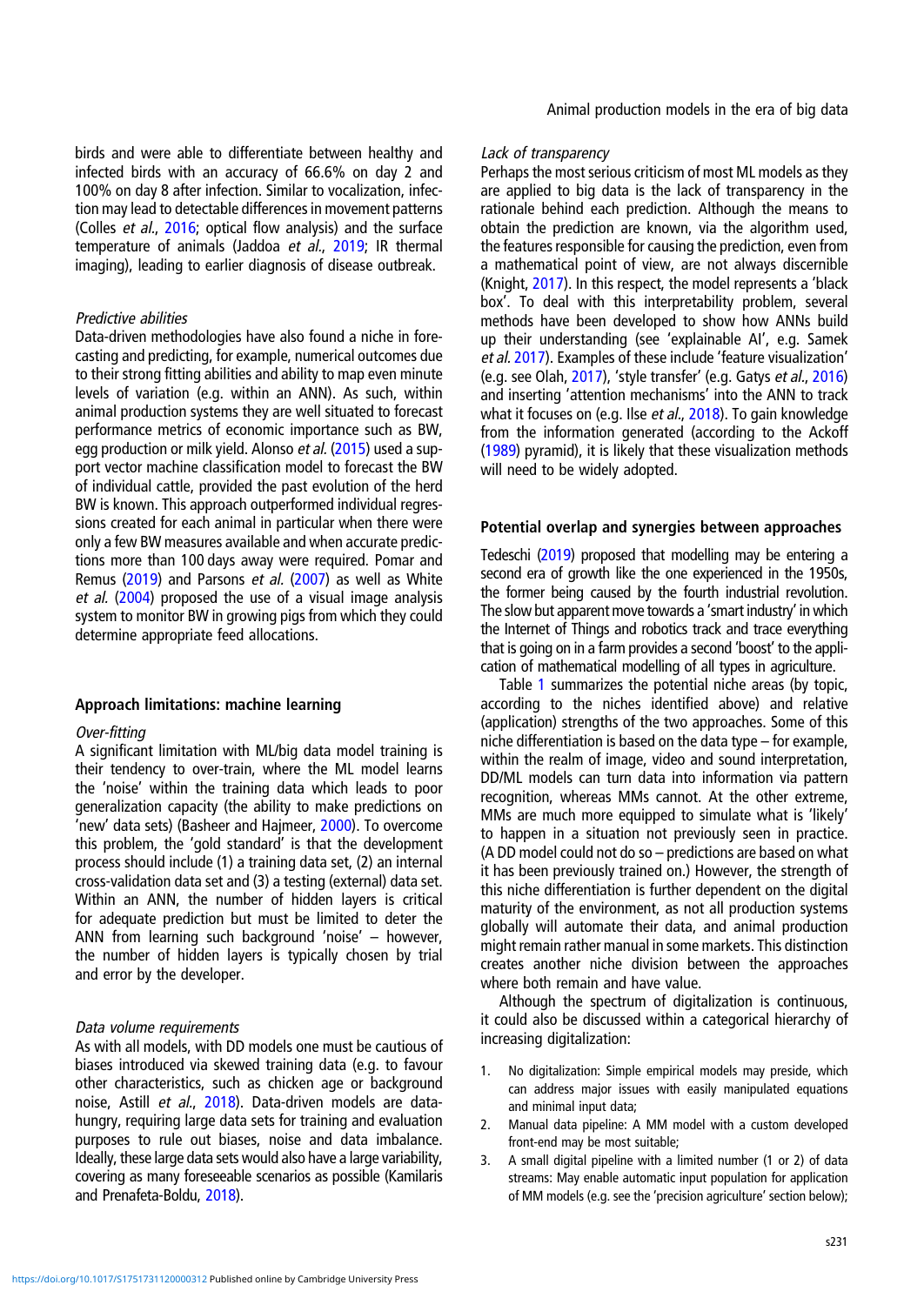| Area                                                       |                                                                    | Mechanistic<br>modelling | Data-driven<br>modelling |
|------------------------------------------------------------|--------------------------------------------------------------------|--------------------------|--------------------------|
| Nutrition: Balancing and optimizing<br>use and delivery of | Amino acids                                                        | X                        |                          |
|                                                            | Energy                                                             | X                        |                          |
|                                                            | Vitamins and minerals                                              | X                        |                          |
|                                                            | Non-nutritional qualities of feed                                  | X                        |                          |
|                                                            | Nutrition $\times$ Management $\times$ Environment<br>interactions | X                        |                          |
|                                                            | <b>Feed additives</b>                                              | X                        |                          |
|                                                            | Nutrition $\times$ Health interactions                             | X                        |                          |
| Environment                                                | Temperature                                                        | x                        | X                        |
|                                                            | Humidity                                                           | X                        | X                        |
|                                                            | Ventilation                                                        | X                        | X                        |
|                                                            | Bedding                                                            | X                        | X                        |
| Sustainability                                             | Nitrogen                                                           | X                        | X                        |
|                                                            | Phosphorous                                                        | X                        | X                        |
|                                                            | Greenhouse gases                                                   | X                        | X                        |
| Variance/uniformity                                        | Raw materials                                                      |                          | X                        |
|                                                            | Manufacturing                                                      |                          | X                        |
|                                                            | Animal & carcass attributes                                        |                          | X                        |
| Benchmarking                                               | Monitoring performance over time                                   |                          | Χ                        |
|                                                            | Forecasting in real-time                                           |                          | X                        |
| Health                                                     | Disease outbreak status                                            |                          | X                        |
|                                                            | Mortality/condemnations                                            |                          | X                        |
| Animal management                                          | Monitoring animal health                                           |                          | X                        |
|                                                            | Epigenetics (e.g. early life nutrition)                            | X                        | x                        |

<span id="page-9-0"></span>Table 1 Identified areas of strength for mechanistic modelling and data-driven models, as well as potential overlap

- 4. A medium digital pipeline: Would mean combining different data sources with management systems delivering real-time data. Some simulation functions of MM may be replaced by real-time variation. The need for heavy-duty front-end development may be reduced.
- 5. A fully digitized pipeline: Would enable MM and DD models to run a farm, monitoring the status and automatically implement generated recommendations (e.g. Tesla's AutoPilot and vertical farming).

Within such a categorical analysis of the spectrum, a complete lack of digitalization (1) might suite the use of a simple model by, for example, a third party consultant, based on rough information provided (from memory or estimation) by the farmer. This scenario is often present in under-developed countries. The development of a manual data pipeline (2) (e.g. measuring and recording of data) allows the development of improved 'benchmarking' abilities – and therefore more reliable model predictions from such a simple empirical or MM. With a small continuous digital pipeline (3), continuous optimization and real-time benchmarking (as is being achieved now in precision nutrition for swine, e.g. Pomar et al., [2015](#page-14-0)) becomes possible. It is at this point on the scale of digitalization that things become interesting – for example, if BW is measured automatically, do we forecast BW from a DD model, or do we use the measured BW data as an input to our MM to optimize – for example – ration composition? From this point forward, there also presents a niche for hybridization of the DD and MM approaches, which are further detailed below. A medium-sized digital pipeline (4) would allow real-time optimization of integral parts of the

s232

MM engine and combine it with digital data. For example, a ration MM optimized off real-time or DD forecasted intake and BW data and on the side utilizing an ANN on audio/video data to determine, for example, health, activity level or behaviour. A full digital pipeline (5) would allow monitoring and optimization of the entire system. This would allow a MM to be utilized as the basis and optimize/augment with DD learning patterns never envisioned – straight up the ladder of causation (e.g. see Pearl & Mackenzie, [2018](#page-13-0)). Similar to vertical farming, it would mean the automated management of a farm. To our knowledge, (5) does not yet exist within animal production systems.

The most likely points for overlap between DD and MM approaches are therefore (1) within a digitalized market and (2) with those models which deal with predicting animal performance and related intermediaries. This is because within this realm, both DD and MM have demonstrated success ('response prediction' (MM) and 'prediction abilities' (DD)). It might be important to consider again that while we distinguish MM and DD approaches, they already have considerable technical overlap, though they use different terminology. For example, the 'loss function' is a residual error term, minimized with both supervised DD fitting methods (e.g. within an ANN) and the parameterization and optimization of MM models. 'Supervised ML' models include commonly applied methodologies such as regression techniques, 'unsupervised ML' models include the PCA method, applied for decades in animal science. The real difference, as intended to be highlighted in this review, is their application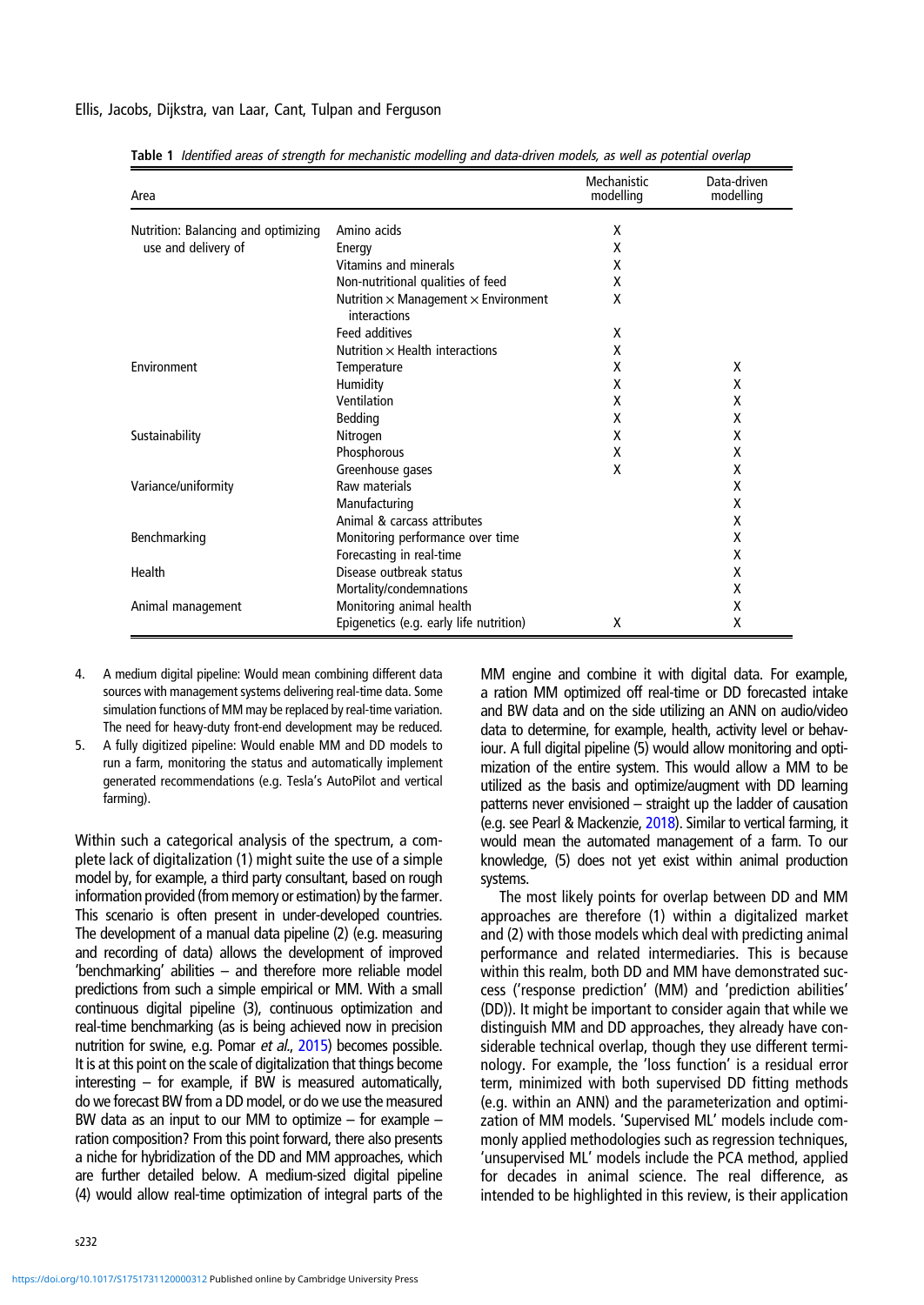in conjunction with big data and modern computing power. The most appropriate approach may therefore depend largely on the market and the objective of developing and deploying the model. If the objective is forecasting performance for management decision purposes (e.g. what date will a flock of broilers reach market weight, based on their current growth?), then DD approaches may be most appropriate, with their powerful fitting and forecasting abilities (given enough historical data). If the objective is to manipulate the system (e.g. nutritional formulation), problem solve and troubleshoot, or 'increase knowledge' (academic, 'why' and 'how' do things work as they do?) then likely the cumulative biological knowledge present in MM, perhaps hybridized with DD, will yield the most information to the user. While some argue that DD/'big data' can, and will, occupy this niche of 'opportunity analysis' and 'decision support' occupied by MM, the data science field has yet to achieve success in this area. It will likely be considerable time until (1) the required level of digitalization is achieved in animal production systems and (2) a DD can use that data to inform causality (Pearl & Mackenzie, [2018](#page-13-0)).

Whereas each core approach (MM and DD) has its fundamental limitations, a potential hybridization (as suggested around step (3) in the degrees of digitalization of a market) may enable a solution that has more to offer than the sum of its parts. In fact, such hybridizations are already being developed, largely within the realm of 'precision agriculture' (discussed further in the sections below). By integrating the causal pathways of MM models with the more advanced and more widely deployable learning algorithms of DD models, hybrids could model the entirety of variables that play a role in both the animal and the farm, increasing both knowledge and wisdom generation. The following section will go further to propose additional routes by which these two fields may be joined along the pathway to full digitalization in the near future.

# Data-driven models may serve as inputs to mechanistic models

A mainstream criticism of MMs has always revolved around the type, amount and difficulty of obtaining accurate inputs and outputs. With the big data wave and increased prevalence of sensor data, this will become more manageable. Extensive feed characterization is increasingly available via rapid technologies (e.g. Foskolos et al., [2015](#page-13-0)), in-pen/walk-over weigh scales allow frequent weight data collection (e.g. Dickinson et al., [2013\)](#page-13-0), wearable accelerometers allow monitoring of feeding activity and animal behaviour (Borchers et al., [2016](#page-13-0)), environmental sensors allow real-time collection of environmental data (temperature, humidity and air quality) and several biosensors even allow monitoring of internal conditions (Neethirajan et al., [2017\)](#page-13-0). A notoriously difficult area of prediction, particularly in ruminants, remains dry matter intake (DMI) (e.g. Halachmi et al., [2004\)](#page-13-0). At the simplest level, the ability to get reasonable estimates or actual values of DMI in non-controlled conditions has incredible value to the development, use and application of MMs. To the modeller aiming to understand biology (and thus

how it can be harnessed for a desired outcome), the big data wave represents a new era in data resolution.

The requirement for interaction between MM and true 'big data' will be that (1) MMs will need to be deployed in cloudbased data pipelines, (2) the time-step of the data will have to be aligned with the time-step of the MM (or vice versa) – either the data significantly simplified or the time-step considered within MM reduced to model changes within day, (3) the reliability and error around sensor data preinterpreted by ML need to be known (e.g. body fat estimation from cameras) and (4) MMs may have to prepare (and innovate) for different data types (e.g. behaviour data).

This interaction between big data and MM has, in fact, already been accomplished and demonstrated most notably in swine, where precision feeding systems utilize sensor data and iterate with a MM to determine the optimal blend of two contrasting feeds for individual animals. For example, Pomar et al., [\(2015](#page-14-0)) and Parsons et al., [\(2007](#page-13-0)) describe a precision feeding system for swine, whereby a model with both mechanistic and empirical components (where empirical may be classified as a DD approach such as regression) is provided with real-time BW and feed intake data from the barn. Within this framework, an empirical model uses up-to-date data for each pig to estimate daily starting estimates for BW, feed intake and daily gain. These forecasted values are then entered into the MM to estimate standardized ileal digestible lysine and other amino acid requirements, as well as the optimal concentration of these nutrients in the feed for the day. Based on the model-forecasted nutrient requirements, animals are individually fed a blend of two feeds targeted to their optimized requirement.

Precision agriculture aims to deliver nutrients proportional to each individual's need in order to improve nutrient utilization, efficiency of production, uniformity and to reduce the impact of farming on the environment (Bongiovanni and Lowenberg-Deboer, [2004](#page-13-0); Pomar and Remus, [2019](#page-14-0)), and thus has benefited hugely from the introduction of real-time monitoring and sensor technologies. The general require-ments as outlined by Pomar et al. ([2015\)](#page-14-0) are (1) the ability to precisely and rapidly evaluate the nutritional potential of feed ingredients; (2) real-time determination of individual animal or group nutrient requirements (via a MM); (3) the ability to formulate balanced diets which limit the amount of excess nutrients and (4) the concomitant adjustment of dietary nutrient supply to match the requirements of individual animals within the group. In order to feed animals individually, individual monitoring of at least BW (in-pen weigh scales or visual image analysis) or milk production (depending on species) and daily feed intake (via animal identification tags and individual feeders) is required and there must be equipment in place to allow targeted nutrient delivery to individual animals.

What may not have been attempted yet is the integration of other ML-interpreted big data, such as health and reproductive status, activity (energy budget) and environment, which may account further for between-animal or between-farm differences in performance.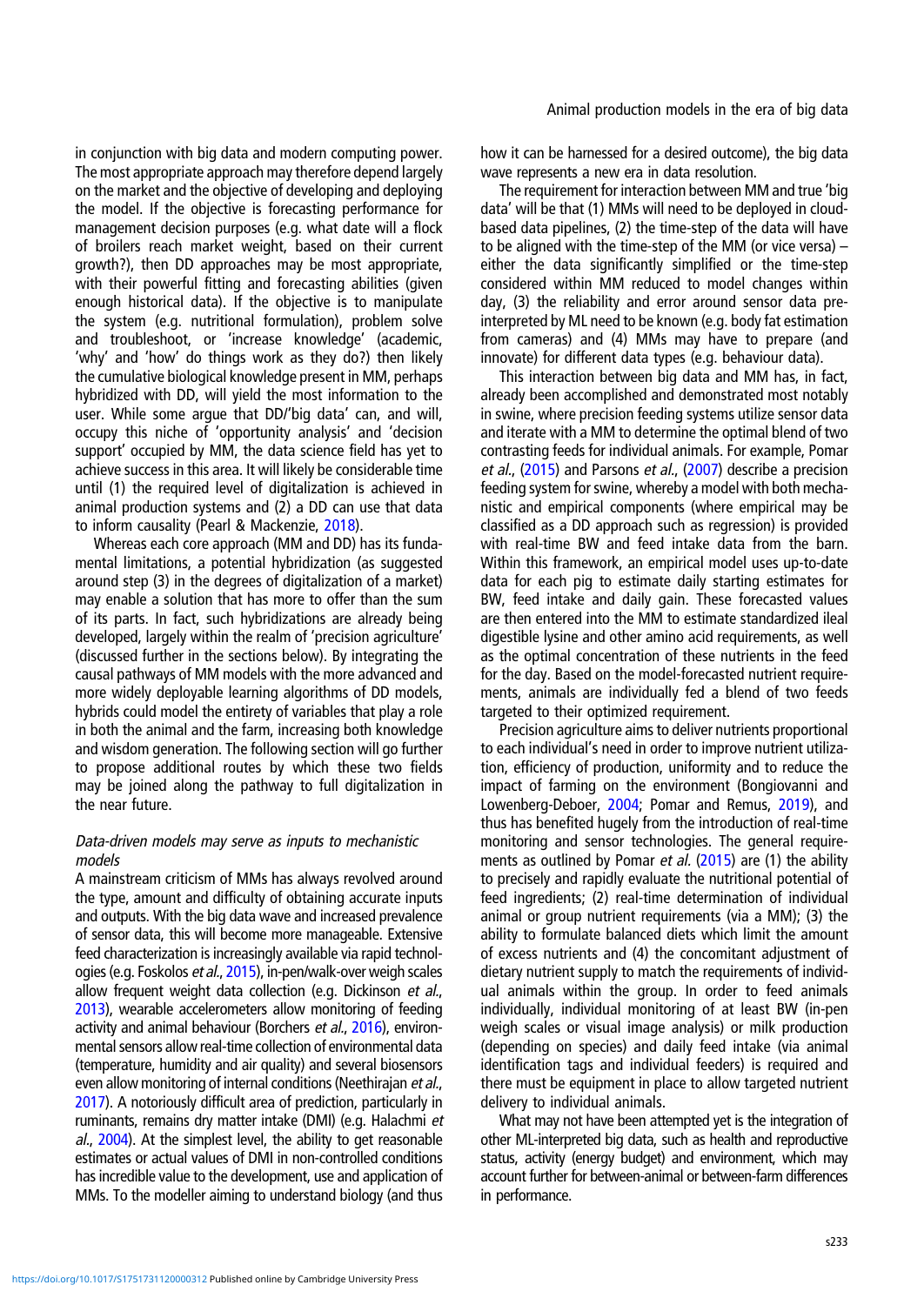# Mechanistic models may serve as inputs to data-driven models

Another way that the fields could hybridize might include using the outcomes from a MM as a potential input 'node' value for a DD, for example, an ANN. In this way, some 'biological common sense' might be supplied to the ANN, potentially useful for decision-making support. Considerations would revolve around careful specification of the range of additional inputs considered to avoid over-parameterization, collinearity and variables serving as inputs to the MM and also as inputs to the ANN directly. Particularly for topics problematic to MM prediction, this might represent an innovative approach to explore.

Another example might be in modelling supply chain dynamics. This is an example of an area where ML models may be successfully applied at the highest level to assist decision making within animal production systems (Stefanovic & Milosevic, [2017](#page-14-0)). Such supply chain models may be valuable for (in particular) integrators, with complex logistical considerations and fluctuating market demands, whereby a larger ML model framework may forecast market changes and the resulting financial impact, and suggest course corrective action 'now' to augment negative impacts in the future. An imbedded or 'consulted' MM may be able to suggest farm-level changes to augment outcomes, reduce variability or reduce loss. In this way, for the integrator of the future, MMs may provide 'optimization' capabilities within large decision management platforms (e.g. when to slaughter, which farms to invest on for improvements, diet modifications to hit targets/mitigate losses, etc.).

# Mechanistic models used to interpret big 'omics' data

There is a plethora of 'omics' data currently being generated but with minimal biological interpretation of their meaning (data translated into information) (Crow et al., [2019](#page-13-0); Misra et al., [2018\)](#page-13-0). Crow et al. [\(2019\)](#page-13-0) examined the predictability of differential gene expression and found that the same sets of genes keep coming up as differentially expressed in experiments, regardless of the treatment applied. In trials that examine the rumen microbiome, we have little knowledge of whether these microbial differences have actual implications for the animal (efficiency,  $CH<sub>4</sub>$  and milk FA profile). In these areas, omics data analysis may benefit from teaming with MMs, to move towards interpretation of the generated big data. Such MMs might also be able to inform omics pathway analysis via, for example, metabolic control analysis (sensitivity analysis on a real system, as opposed to a simulated one), where control points in a pathway could be identified from differential gene expression data. Academically, MMs may serve as a bridge between quantitative and qualitative analysis, such as this.

# Full integration of mechanistic model code with machine learning fitting

As we move towards 'precision agriculture' across species, one must ask whether that includes the ability to manipulate and optimize the system or simply have accurate real-time

s234

<https://doi.org/10.1017/S1751731120000312>Published online by Cambridge University Press

information and the ability to forecast. If the former, there will be the need for biological models, with the cumulative knowledge about how a system works, to be fully integrated with the ML models' ability to make accurate predictions on individual animals. One possible way to achieve this, may be individual parameterization of MMs, via integrating backwards propagation techniques applied within ANNs (for example) into a MM, while placing biological confidence limits around MM parameters permitted to vary between animals to prevent extending beyond biologically sensible values. Knowledge of the biological uncertainty, and setting bounds to limit purely empirical fitting of the model, may be critical to keep the integrity of the MM. Pomar and Remus ([2019\)](#page-14-0) propose a real-time closed feedback system to determine nutrient requirements and subsequent feed intakes for individual pigs by combining both MM and ML.

The true challenge to widespread adoption of precision feeding in animal production is likely financial and logistical – requiring a substantial investment in the facility re-design and technology upgrade. Not until the ROI can be demonstrated, logistical barriers overcome and trust in the system is developed (there is much at stake within animal production if things go wrong) (Cartwright, 2016), is precision feeding likely to be taken up by the industry as a solution for the future.

A diagrammatic of how this integration might generate value is presented in Figure  $8$ . Figure  $8$  summarizes the flow from a problem statement to data to information to knowledge to wisdom (as illustrated in the data-informationknowledge-wisdom pyramid of Ackoff, [1989](#page-13-0)) and how MM and ML may assist at different steps of that flow. In general, the ML/big data methods may independently only get us so far as the translation of data into information (perhaps up until knowledge – e.g. disease detection). The MM methods translate knowledge into wisdom but may lack sufficient information. Their integration would seemingly benefit both realms on the path to explainable AI.

# Summary

This paper illustrates a niche for both MM and ML modelling approaches within animal production based on (1) the way in which we use models and (2) a varying degree of global digitalization, but that substantial opportunity also exists to expand the utilization and interpretation of data by hybridizing these approaches. Hybridization has already been initiated within the precision feeding sector but may be expanded to address other issues including those reviewed in this paper, thereby moving the data science field closer to 'explainable AI'. Elshawi et al. [\(2019](#page-13-0)) comment that current ML models are not yet providing the end-user with any 'smartness' in the decision-making process. Ching et al. ([2018\)](#page-13-0) observe that understanding how users should interpret models to make testable hypotheses about the ML model remains an 'open challenge'. Therefore, we see a distinct niche for the hybridization of approaches (predictive strength meets causality) in the near future.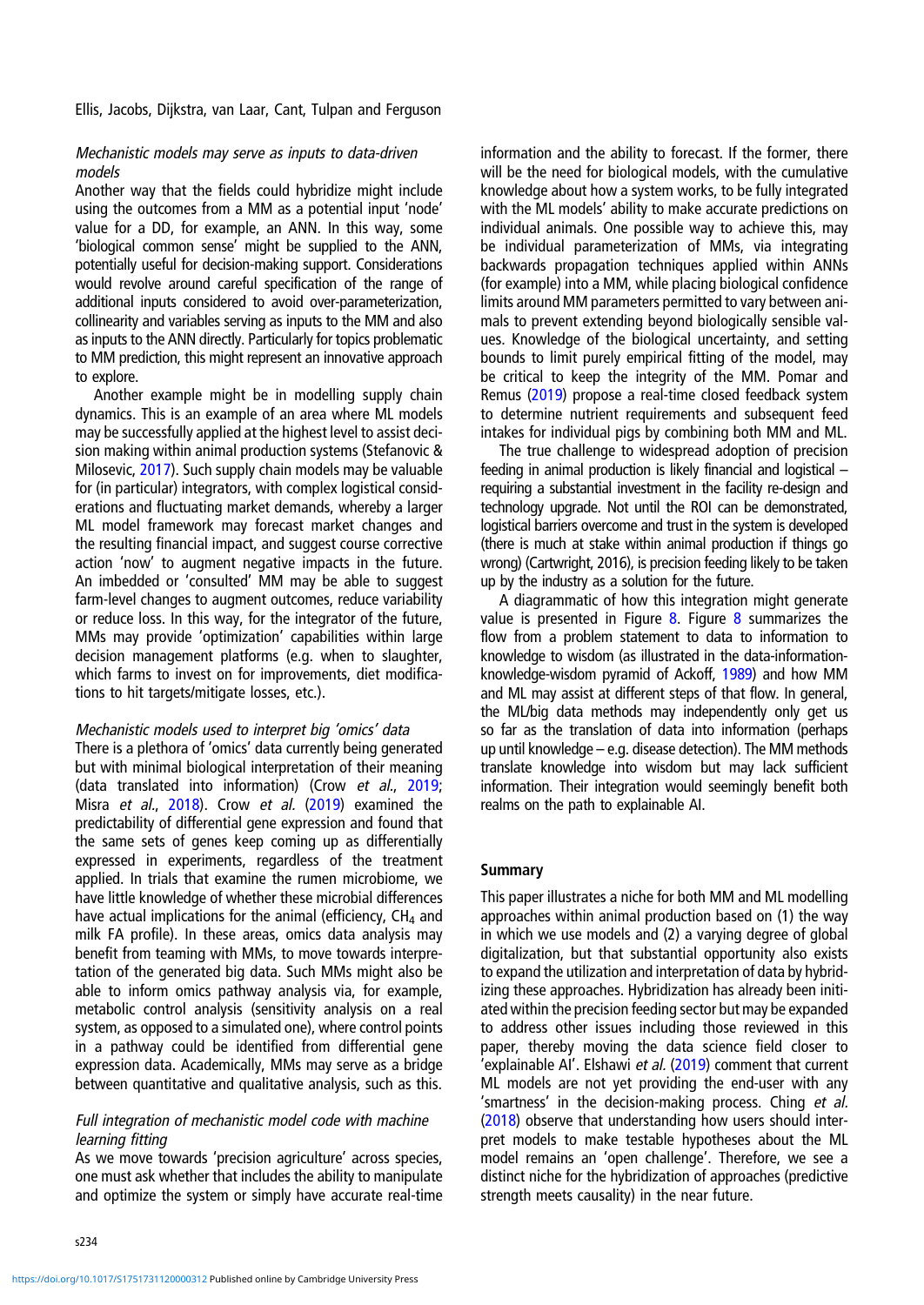

<span id="page-12-0"></span>

Figure 8 (colour online) Full integration of mechanistic and data-driven models in the translation of data → information → knowledge → wisdom (where  $MM =$  mechanistic modelling,  $ML =$  machine learning modelling, dotted lines are feedback loops). Research may generate both data (1) and knowledge (3). 'Big data' interpreted by ML may generate information (2), which in itself may be used for decision making but relies on correlation (thereby lacking knowledge or wisdom). Within this framework, MMs may be seen as where biological knowledge is accumulated (3), and these may on their own be used to derive wisdom (4) – though they often lack sufficient driving information. Hybridization of ML and MM (\*) may close the loop between prediction accuracy/precision and causality.

Second, what might also be evident now is that at their core, MM and supervised ML models use many of the same methodologies (e.g. model parameterization and optimization algorithms), though they may use them differently and apply different terminology. Many DD methodologies are also decades old – but modern computing power and new data streams have revolutionized their use.

Lastly, the expansion to utilize new methodologies and hybridization of approaches between MM and DD will require that the next generation of animal science modellers is provided with a revised toolbox, such that they can utilize the emerging suite of DD modelling methodologies available to them. To address this, universities must (1) adapt course content to include training animal scientists in new and advanced DD methodologies (Xu and Rhee, [2014](#page-14-0)), (2) collaborate between departments to bridge the gap between data science and animal science and advocate for multidisciplinary teams or (3) accept passage of the baton to data scientists. The last option may limit the current level of integration of modelling with experimental research and the resulting advancement of knowledge we obtain via this collaboration.

## Acknowledgements

This study was enabled in part by support from the Canada First Research Excellence Fund to the 'Food from Thought' research program at the University of Guelph. We would also like to thank the reviewers for their support and suggestions to improve this manuscript. Primary results from this paper were previously published in abstract form (Ellis et al., [2019](#page-13-0)).

- **D** J. L. Ellis 0000-0003-0641-9622
- J. Dijkstra 0000-0003-3728-6885

# Declaration of interest

The authors declare that there are no conflicts of interest.

#### Ethics statement

Not applicable.

#### Software and data repository resources

No data or models were deposited in an official repository.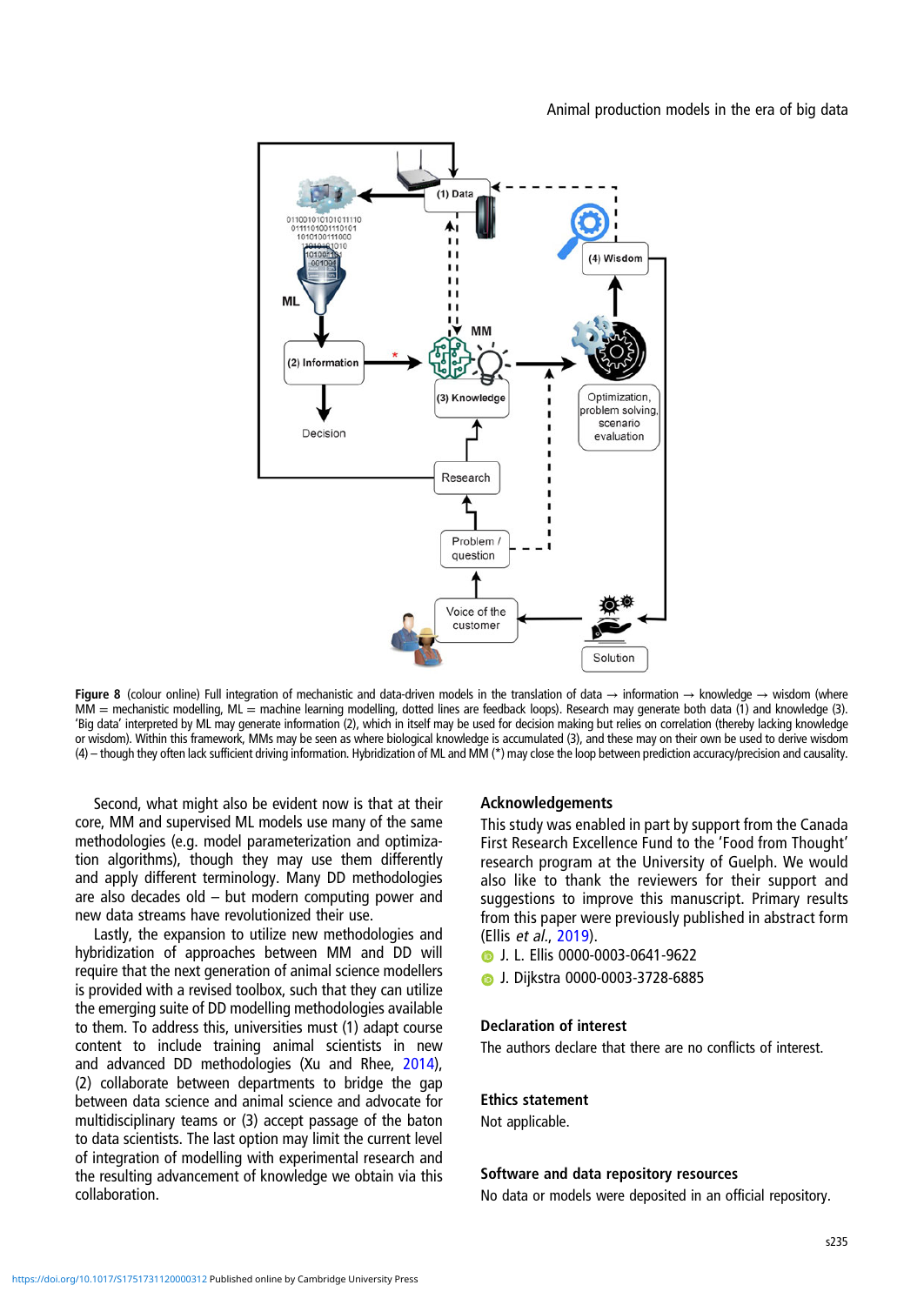# <span id="page-13-0"></span>References

Ackoff, R 1989. From data to wisdom. Journal of Applied Systems Analysis 16, 3–9.

Aitkin M and Foxall R 2003. Statistical modelling of artificial neural networks using the multi-layer perceptron. Statistics and Computing 13, 227–239.

Alonso J, Villa A and Bahamonde A 2015. Improved estimation of bovine weight trajectories using Support Vector Machine Classification. Computers and Electronics in Agriculture 110, 36–41.

Astill J, Dara RA, Fraser EDG and Sharif S 2018. Detecting and predicting emerging disease in poultry with the implementation of new technologies and Big Data: a focus on Avian Influenza virus. Frontiers in Veterinary Science 5, 1–12.

Basheer IA and Hajmeer M 2000. Artificial neural networks: fundamentals, computing, design, and application. Journal of Microbiological Methods 43, 3–31.

Bongiovanni R and Lowenberg-Deboer J 2004. Precision agriculture and sustainability. Precision Agriculture 5, 359–387.

Borchers MR, Chang YM, Tsai IC, Wadsworth BA and Bewley JM 2016. A validation of technologies monitoring dairy cow feeding, ruminating, and lying behaviors. Journal of Dairy Science 99, 7458–7466.

Cartwright SJ, Bowgen KM, Collop C, Hyder K, Nabe-Nielsen J, Stafford R, Stillman RA, Thorpe RB and Sibly RM 2016. Communicating complex ecological models to non-scientist end users. Ecological Modelling 338, 51–59.

Ching T, Himmelstein DS, Beaulieu-Jones BK, Kalinin AA, Do BT, Way GP, Ferrero E, Agapow P-M, Zietz M, Hoffman MM, Xie W, Rosen GL, Lengerich BJ, Israeli J, Lanchantin J, Woloszynek S, Carpenter AE, Shrikumar A, Xu J, Cofer EM, Lavender CA, Turaga SC, Alexandari AM, Lu Z, Harris DJ, DeCaprio D, Qi Y, Kundaje A, Peng Y, Wiley LK, Segler MHS, Boca SM, Swamidass SJ, Huang A, Gitter A and Greene CS 2018. Opportunities and obstacles for deep learning in biology and medicine. Journal of The Royal Society Interface 15, 20170387.

Colles FM, Cain RJ, Nickson T, Smith AL, Roberts SJ, Maiden MCJ, Lunn D and Dawkins MS 2016. Monitoring chicken flock behaviour provides early warning of infection by human pathogen Campylobacter. Proceedings of the Royal Society B: Biological Sciences 283: 20152323.

Crow M, Lim N, Ballouz S, Pavlidis P and Gillis J 2019. Predictability of human differential gene expression. Proceedings of the National Academy of Sciences 116, 6491–6500.

Dempster AP, Laird NM and Rubin DB 1977. Maximum Likelihood from Incomplete Data via the EM Algorithm. Journal of the Royal Statistical Society. Series B (Methodological) 39, 1–38.

Dickinson RA, Morton JM, Beggs DS, Anderson GA, Pyman MF, Mansell PD and Blackwood CB 2013. An automated walk-over weighing system as a tool for measuring liveweight change in lactating dairy cows. Journal of Dairy Science 96, 4477–4486.

Dijkstra J, France J, Dhanoa MS, Maas JA, Hanigan MD, Rook AJ and Beever DE 1997. A model to describe growth patterns of the mammary gland during pregnancy and lactation. Journal of Dairy Science 80, 2340–2354.

Dijkstra J, Neal HDStC, Beever DE and France J 1992. Simulation of nutrient digestion, absorption and outflow in the rumen: model description. The Journal of Nutrition 122, 2239–2256.

Dumas A, Dijkstra J and France J 2008. Mathematical modelling in animal nutrition: a centenary review. The Journal of Agricultural Science 146, 123–142.

Dutta R, Smith D, Rawnsley R, Bishop-Hurley G, Hills J, Timms G and Henry D 2015. Dynamic cattle behavioural classification using supervised ensemble classifiers. Computers and Electronics in Agriculture 111, 18–28.

Ellis, J, Jacobs M, Dijkstra J, van Laar H, Cant J, Tulpan D and Ferguson N 2019. The role of mechanistic models in the era of big data and intelligent computing. Advances in Animal Biosciences 7, 285–367.

Elshawi R, Maher M and Sakr S 2019. Automated machine learning: state-ofthe-art and open challenges. arXiv:1906.02287 [cs, stat].

Emmans GC 1981. A model of the growth and feed intake of ad libitum fed animals, particularly poultry. British Society of Animal Production (BSAP) Occasional Publications 5, 103–110.

Ferguson NS 2014. Optimization: A paradigm change in nutrition and economic solutions. Advances in Pork Production 25, 121–127.

Ferguson NS 2015. Commercial application of integrated models to improve performance and profitability in finishing pigs. In Nutritional modelling for pigs and poultry (ed. NK Sakmoura, R Gous, L Kyriazakis and L Hauschild), pp. 141–156. CABI, Wallingford, UK.

Foskolos A, Calsamiglia S, Chrenková M, Weisbjerg MR and Albanell E 2015. Prediction of rumen degradability parameters of a wide range of forages and non-forages by NIRS. Animal 9, 1163–1171.

France J 1988. Mathematical modelling in agricultural science. Weed Research 28, 419–423.

France J, Dijkstra J, Dhanoa MS, Lopez S and Bannink A 2000. Estimating the extent of degradation of ruminant feeds from a description of their gas production profiles observed in vitro: derivation of models and other mathematical considerations. British Journal of Nutrition 83, 143–150.

France J, Hanigan MD, Reynolds CK, Dijkstra J, Crompton LA, Maas JA, Bequette BJ, Metcalf JA, Lobley GE, MacRae JC and Beever DE 1999. An isotope dilution model for partitioning leucine uptake by the liver of the lactating dairy cow. Journal of Theoretical Biology 198, 121–133.

Gatys LA, Ecker AS, Bethge M 2016. Image style transfer using convolutional neural networks. In Proceedings of IEEE Conference on Computer Vision and Pattern Recognition (CVPR), 26 June–1 July 2016, Las Vegas, NV, USA, pp. 2414–2423.

Halachmi I, Edan Y, Moallem U and Maltz E 2004. Predicting feed intake of the individual dairy cow. Journal of Dairy Science 87, 2254–2267.

Ilse M, Tomczak JM, Welling M 2018. Attention-based deep multiple instance learning. Proceedings of the 35th International Conference on Machine Learning, PMLR, 10–15 July 2018, Stockholm, Sweden, pp. 2127–2136.

Jaddoa M, Al-Jumeily A, Gonzalez L and Cuthbertson H 2019. Automatic temperature measurement for hot spots in face region of cattle using infrared thermography. Proceedings of the 16th International Conference on Informatics in Control, Automation and Robotics, 29–31 July, 2019, Prague, Czech Republic, pp. 196–201.

Johnson SC 1967. Hierarchical clustering schemes. Psychometrika 32, 241–254.

Kamilaris A and Prenafeta-Boldu FX 2018. Deep learning in agriculture: a survey. Computers and Electronics in Agriculture 147, 70–90.

Knight W 2017. There's a big problem with AI: even its creators can't explain how it works. MIT Technology Review. Retrieved on 27 June 2019 from <https://www.technologyreview.com/s/604087/the-dark-secret-at-the-heart-of-ai/>

LeCun Y, Bengio Y and Hinton G 2015. Deep learning. Nature 521, 436–444.

Liakos K, Busato P, Moshou D, Pearson S and Bochtis D 2018. Machine learning in agriculture: a review. Sensors 18, 2674.

Lloyd S 1982. Least squares quantization in PCM. IEEE Transactions on Information Theory 28, 129–137.

Matthews SG, Miller AL, PlÖtz T and Kyriazakis I 2017. Automated tracking to measure behavioural changes in pigs for health and welfare monitoring. Scientific Reports 7, 17582.

McCulloch WS and Pitts W 1943. A logical calculus of the ideas immanent in nervous activity. The bulletin of mathematical biophysics 5, 115–133.

Misra BB, Langefeld C, Olivier M and Cox LA 2018. Integrated omics: tools, advances and future approaches. Journal of Molecular Endocrinology 62, R21–R45.

Morota G, Ventura RV, Silva FF, Koyama M and Fernando SC 2018. Big Data analytics and precision animal agriculture symposium: machine learning and data mining advance predictive big data analysis in precision animal agriculture. Journal of Animal Science 96, 1540–1550.

Neethirajan S, Tuteja SK, Huang S-T and Kelton D 2017. Recent advancement in biosensors technology for animal and livestock health management. Biosensors and Bioelectronics 98, 398–407.

Olah, C 2017. Feature Visualization. Retrieved on 8 July, 2019 from [https://distill.](https://distill.pub/2017/feature-visualization/) [pub/2017/feature-visualization/](https://distill.pub/2017/feature-visualization/)

Parsons DJ, Green DM, Schofield CP and Whittemore CT 2007. Real-time control of pig growth through an integrated management system. Biosystems Engineering 96, 257–266.

Pearl J and Mackenzie D 2018. The book of why: the new science of cause and effect. Basic Books, New York, NY, USA.